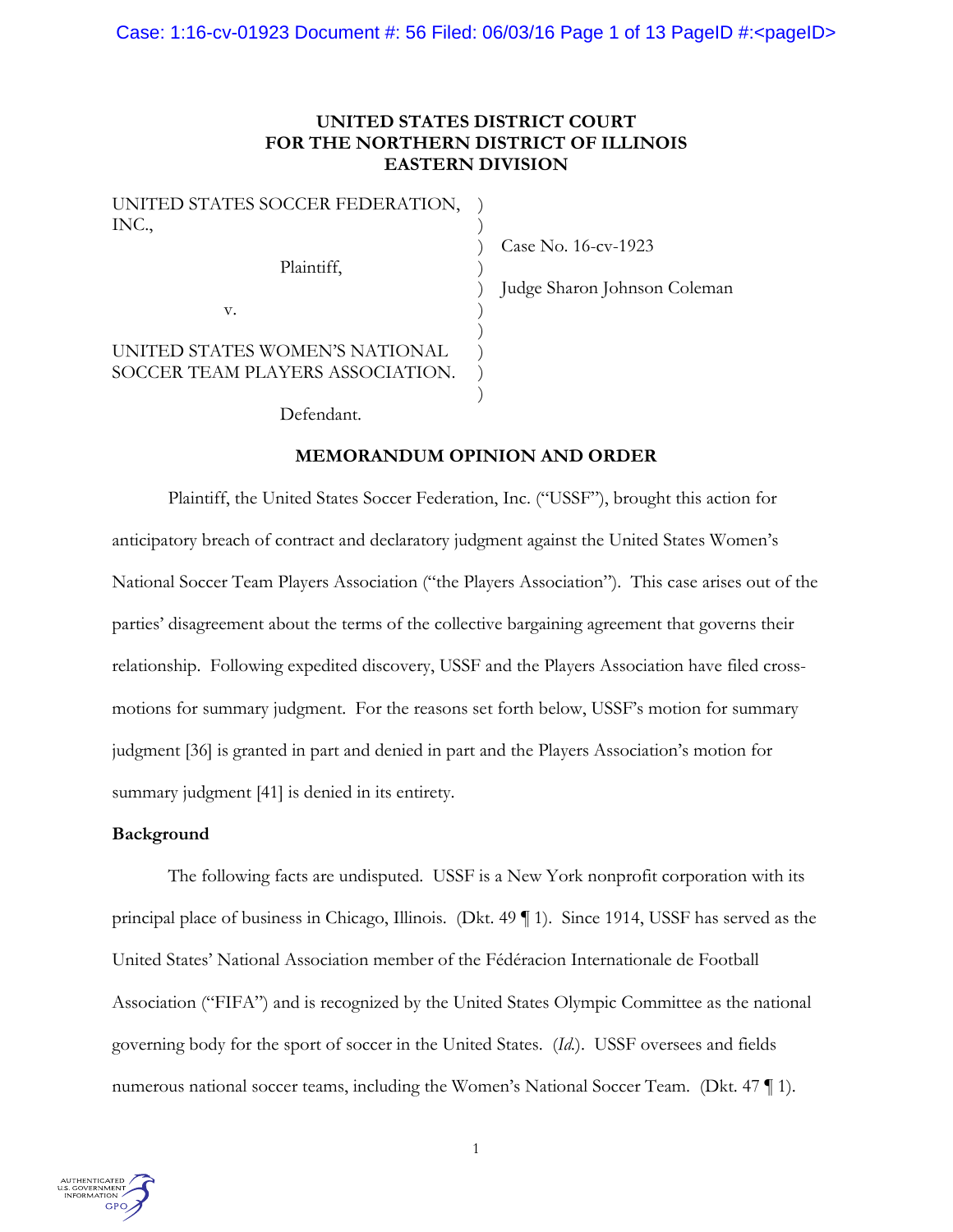#### Case:  $1:16$ -cv-01923 Document #: 56 Filed: 06/03/16 Page 2 of 13 PageID #:<pageID>

The Players Association is a labor organization that serves as the collective bargaining representative of all players on the Women's National Soccer Team. (Dkt. 49, ¶ 2). It is governed by a Constitution and By-Laws, which were enacted on March 23, 2001. (Dkt. 48, ¶ 7). Under Article IV of the Constitution and By-Laws, the Players Association is governed by three Players' Representatives and, at the discretion of the membership, one Executive Director. (Dkt. 43-2). Article IV(e) states that the Executive Director "will be appointed by a majority of the Players Representatives and shall serve for a term to be agreed upon by a majority of the Players Representatives." (*Id.*). Article IV(g), however, provides that "[i]n the event the Players Representatives do not appoint an Executive Director, this function shall be filled by the General Counsel of this Association, and the General Counsel is authorized to perform all the functions of the Executive Director during that period." (*Id.*).

Article VIII further provides that:

(a) The Executive Director shall be responsible for negotiations with the Federation after consultation with the members and the Players Representatives. The membership, by a determination of the majority of the voting members, can direct the Executive Director's negotiation approach with the Federation, including a specific action of which issues to address or not to address with the Federation. (b) All Collective Bargaining Agreements between this Association and the Federation, and any amendments or modifications thereto, shall be signed by a designated Players Representative or the Executive Director and shall require the approval of a majority of the voting members.

(*Id.*). From its inception until the fall of 2014, the Players Association was represented in its interactions with USSF by its General Counsel and acting Executive Director, John B. Langel. (Dkt. 49,  $\P$  7).

The USSF and the Players Association entered into their first collective bargaining agreement in March 2001, which was in effect from February 1, 2000 through December 31, 2004. (Dkt. 47, ¶ 12). A second collective bargaining agreement ("the 2005 CBA") was executed on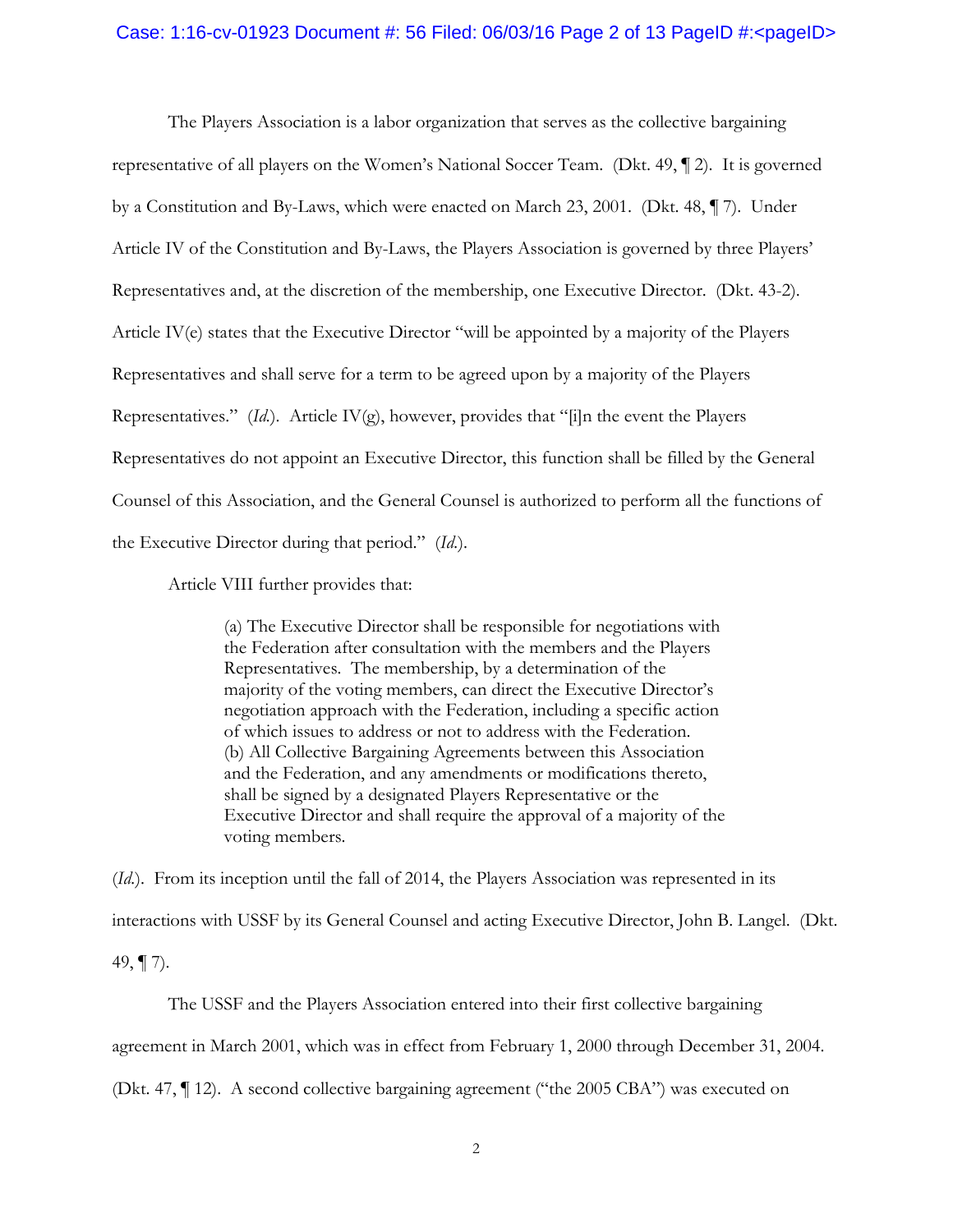#### Case: 1:16-cv-01923 Document #: 56 Filed:  $06/03/16$  Page 3 of 13 PageID #:<pageID>

January 12, 2006, covering the time period from January 1, 2005 through December 31, 2012. (*Id.* at ¶ 13). Each of these agreements expressly incorporated the terms of a corresponding Uniform Player Agreement and fee schedule. (Dkt. 38-1). The 2005 CBA, as is pertinent here, contained a "no strike, no lockout" clause, which barred the Players Association from authorizing, encouraging, or engaging in any strike, work stoppage, slowdown or other concerted interference with the activities of the Federation during the term of the agreement and barred the USSF from engaging in a lockout during the term of the agreement. (*Id.*).

In the fall of 2012, the parties began negotiating a new collective bargaining agreement. (Dkt. 47, ¶ 17). The Players Association was represented in these negotiations by Langel and Ruth Uselton. USSF was represented by its president, Sunil Gulati, and its general counsel, Lisa Levine. (*Id.*). The parties' negotiations were complicated by the need to address the integration of the Women's National Team into the newly-formed National Women's Soccer League ("NWSL"). (*Id.* at ¶ 22, Dkt. 49 ¶ 25). As that deadline for the NWSL's launch approached, several issues remained unresolved. (*Id.* at ¶¶ 26, 48). Accordingly, the parties agreed to execute a Memorandum of Understanding (MOU), with the understanding that a fully integrated CBA would be executed once the remaining issues were resolved. (Dkt. 47 ¶¶ 44, 45; Dkt. 49, ¶¶ 42, 48).

On March 8, 2013, Langel e-mailed Gulati regarding potential topics to be addressed in the MOU. (Dkt. 40-3, ex. 19). In that e-mail, Langel wrote that "Terms from the old CBA that we have not addressed remain unchanged unless inconsistent with the memo we will sign." (*Id.*). Gulati replied that "The general principle that stuff that we have not specifically covered would remain the same (or be appropriately adjusted) as in the previous CBA seems sensible. We will of course need to address all of the specifics to make sure." (*Id.*).

According to his testimony, Langel took these e-mails and "the entire body of the discussions" to mean that the parties "were identifying issues that would be the modifications to the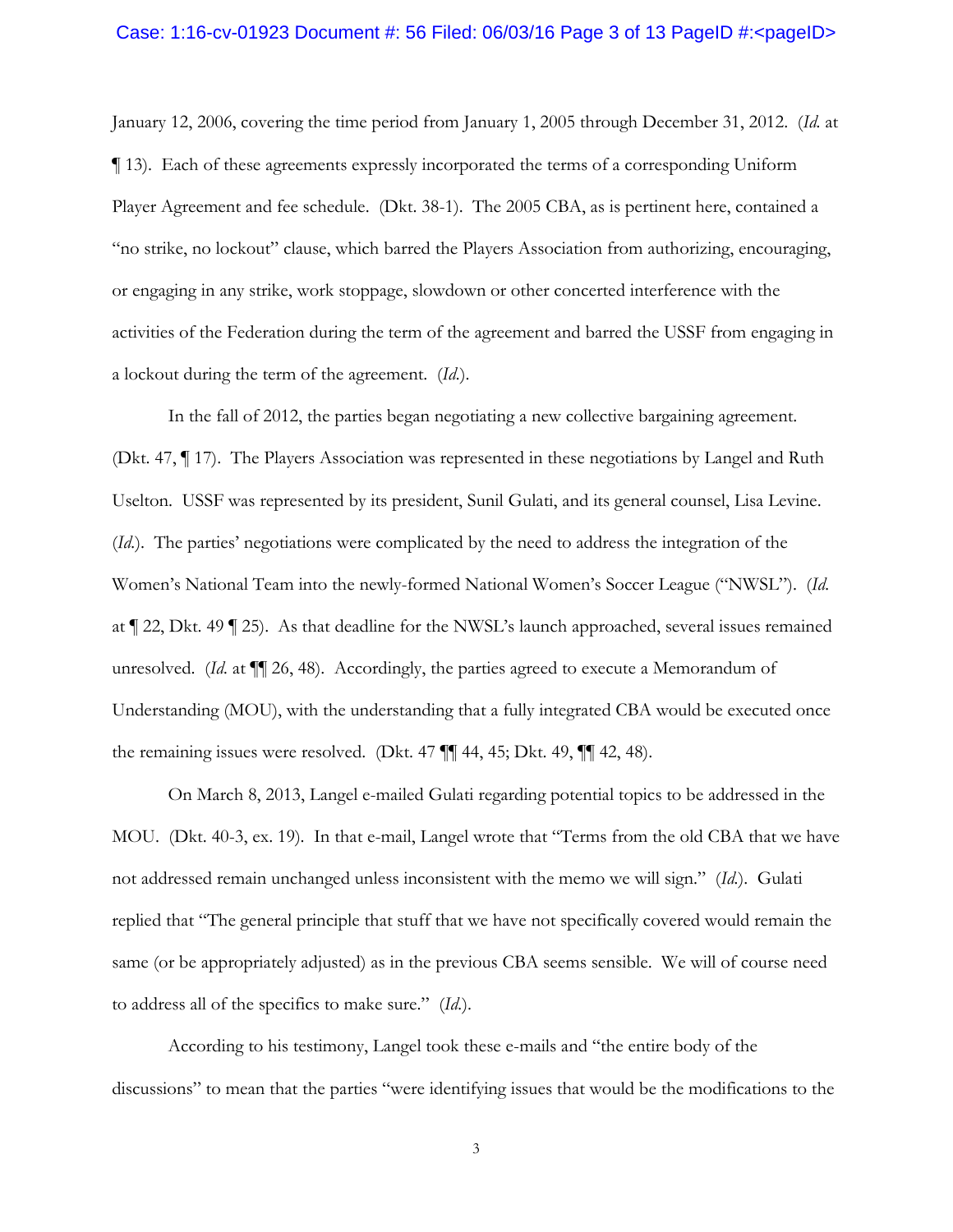#### Case: 1:16-cv-01923 Document #: 56 Filed:  $06/03/16$  Page 4 of 13 PageID #:<pageID>

existing Collective Bargaining Agreement and then in all other respects the Collective Bargaining Agreement would remain the same." (Dkt. 40-2, 179:2–8). Langel explained that his goal:

> was to make sure that items that were included in the 2005 to 2012 agreement, whether they appeared in the UPA, Uniform Player Agreement which was incorporated or in the term sheet which was part of the CBA carried over, and that was the purpose of what I was trying to do. I did not want there to be an argument that a financial term that existed under the term sheet of the prior agreement that was not addressed specifically in the MOU somehow evaporated, so that's what I was doing.

(*Id.* at 185:12–23). Langel further testified that he communicated this to the players "over the course of several communications both verbally and in writing." (Dkt. 40-2, 127:19–22). The MOU, however, does not contain any language expressly stating that it incorporates the unmodified terms of the 2005 CBA. (Dkt. 43-14).

On March 17, 2013, the players voted on the proposed MOU via conference call and unanimously accepted it pending the resolution of one outstanding issue—the players' ability to play in Europe instead of playing in the NWSL. (Dkt. 49, ¶¶ 34–35). The resolution of that issue was subsequently approved by a majority of Players Association members in an e-mail vote on March 18, 2013. (*Id.* at ¶ 37). That evening, Langel informed Gulati that the players had voted to approve what Gulati described as "a new four-year CBA which I understood would consist of the terms contained in the 2005 CBA/UPA as amended, modified and/or supplemented by the MOU." (Dkt. 38, ¶ 31). The parties' representatives subsequently signed the MOU on March 19, 2013. (Dkt. 49, ¶¶ 44, 45). On March 18th, just prior to the execution of the MOU, Langel e-mailed Gulati and reiterated his understanding that "[a]s we have previously agreed, the general principle we are working under is that items we have not specifically covered in the MOU would remain the same as under the prior CBA, but with appropriate increases/adjustments/changes. We will address the specifics when we get to drafting the new CBA." (Dkt. 40-3, Ex. 21).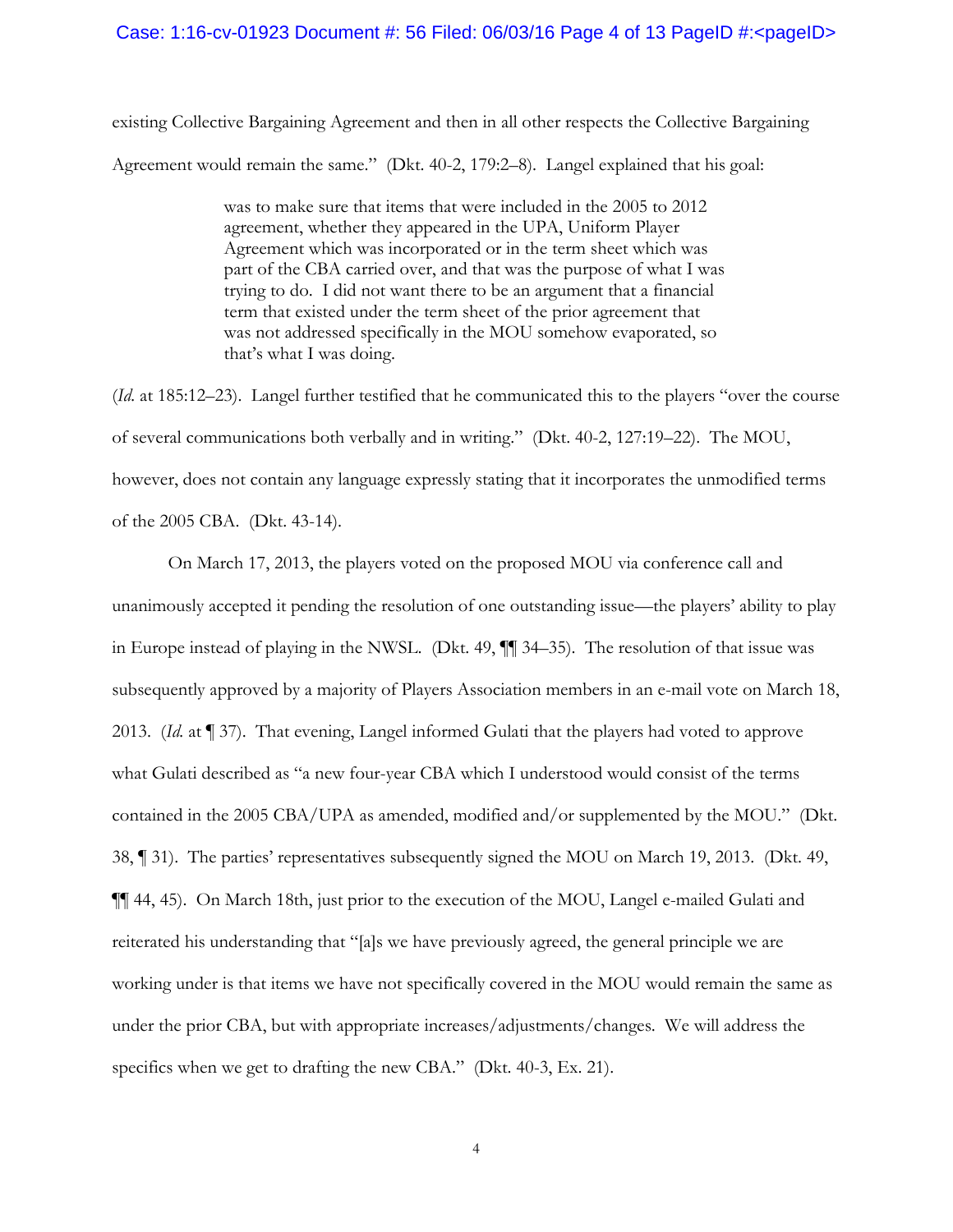#### Case: 1:16-cv-01923 Document #: 56 Filed:  $06/03/16$  Page 5 of 13 PageID #:<pageID>

Following the execution of the MOU, USSF continued to act as if it was governed by the terms of the 2005 CBA that were unmodified by the MOU, including those portions governing autograph-signing, the use of players' likenesses, and the obligation to create promotional pieces. (Dkt. 49, ¶¶ 53-55, 57). Similarly, Langel, on behalf of the Players Association, repeatedly asserted arbitration rights contained in the 2005 CBA but not in the text of the 2013 MOU. (*Id.* at ¶¶ 58–60). In 2014, Richard M. Nichols succeeded Langel as the Players Association's General Counsel. (*Id.* at ¶ 61). On December 24, 2015, Nichols provided the USSF with notice, pursuant to the National Labor Relations Act, that the Players' Association intended to engage in actions to terminate or modify the Memorandum of Understanding and that it reserved its right to challenge USSF's claim of the existence of a collective bargaining agreement between the parties. (*Id.* at ¶ 62). The Players Association represented that it believed that there was no CBA in place and that the MOU was terminable at will. (*Id.* at ¶ 64). It also refused to agree that it would not engage in a strike or other job action prior to December 2016, and during the pendency of this action represented to the media that it was possible that the players "will have to strike." (*Id.* at ¶¶ 66, 70). The USSF filed this suit, seeking damages for anticipatory breach of contract and a declaratory judgment establishing that the MOU includes the no-strike, no-lockout provision contained in the 2005 CBA. [1](#page-4-0)

## **Legal Standard**

Summary judgment is proper when "the pleadings, the discovery and disclosure materials on file, and any affidavits show that there is no genuine issue as to any material fact and that the moving party is entitled to judgment as a matter of law." Fed. R. Civ. P. 56(c); *Celotex Corp. v. Catrett*, 477 U.S. 317, 322, 106 S. Ct. 2548, 91 L. Ed. 2d 265 (1986). In determining whether a genuine issue

<span id="page-4-0"></span><sup>&</sup>lt;sup>1</sup> This Court takes judicial notice of the fact that five members of the Players Association have filed an EEOC complaint against U.S. Soccer alleging wage discrimination during the pendency of this action. Although this Court recognizes that this action and the EEOC complaint likely share a common impetus, the merits of the EEOC proceeding are not before this Court and the allegations contained in the EEOC complaint are not relevant to the resolution of the questions of contract law at issue here.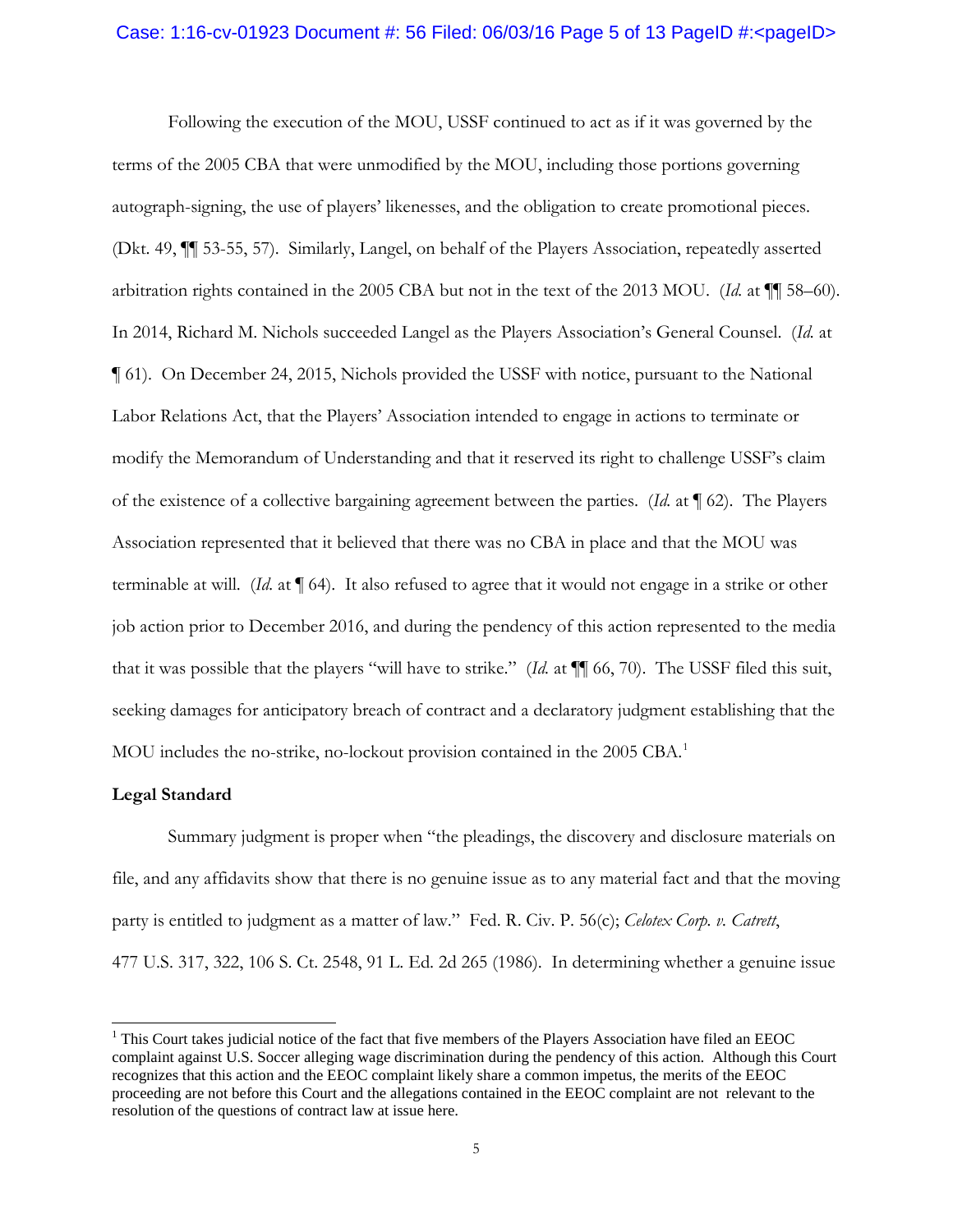#### Case: 1:16-cv-01923 Document #: 56 Filed: 06/03/16 Page 6 of 13 PageID #:<pageID>

of material fact exists, this Court must view the evidence and draw all reasonable inferences in favor of the party opposing the motion. *Anderson v. Liberty Lobby, Inc.*, 477 U.S. 242, 255, 106 S. Ct. 2505, 91 L. Ed. 2d 202 (1986). However, "[m]erely alleging a factual dispute cannot defeat the summary judgment motion." *Samuels v. Wilder*, 871 F.2d 1346, 1349 (7th Cir. 1989). "The mere existence of a scintilla of evidence in support of the [non-movant's] position will be insufficient; there must be evidence on which the jury could reasonably find for the [non-movant]." *Anderson*, 477 U.S. at 252.

## **Discussion**

USSF contends that the undisputed material facts establish that the parties entered into a collective bargaining agreement consisting of the 2005 CBA, as modified or amended by the MOU, that the parties remain bound by that CBA, and that the Players Association has therefore engaged in an anticipatory breach of that CBA. The Players Association, in turn, contends that the undisputed material facts establish that there is no collective bargaining agreement in effect incorporating the terms of the 2005 CBA because an agreement incorporating those terms was never approved by the majority of the players and executed by the Players Association.

It is undisputed that during the drafting of the MOU the parties' negotiators agreed that the MOU, and thus the subsequently envisioned CBA, would encompass all terms of the 2005 CBA that were not modified or amended by the MOU. The Players Association, however, argues that in interpreting the MOU this Court is limited to the four corners of the agreement and therefore cannot consider parole evidence incorporating the unmodified terms of the 2005 CBA.

Collective bargaining agreements are generally interpreted according to ordinary principles of contract law. *M & G Polymers USA, LLC v. Tackett*, 135 S.Ct. 926, 933, 190 L.Ed.2d 809 (2015). Under well-established rules of contract interpretation, if a contract's language is facially unambiguous and appears to be a "complete expression of the whole agreement, it is presumed that the parties introduced into it every material item, and parole evidence cannot be admitted to add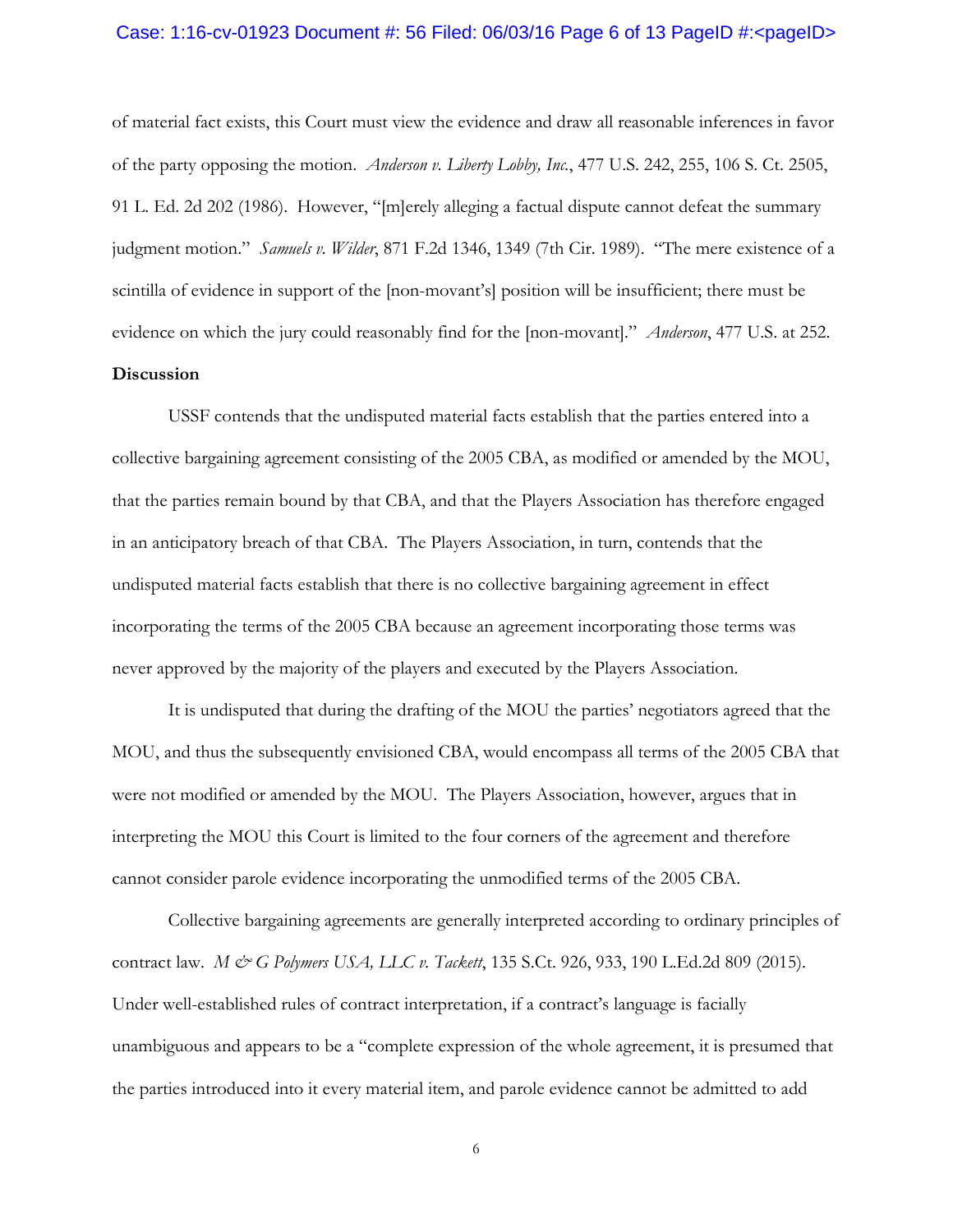#### Case: 1:16-cv-01923 Document #: 56 Filed: 06/03/16 Page 7 of 13 PageID #:<pageID>

another item to the agreement." *Sunstream Jet Express, Inc. v. Int'l Air Service Co., Ltd.*, 734 F.2d 1258, 1265 (7th Cir. 1984) (quoting *Pecora v. Szabo*, 418 N.E.2d 431, 435–36, 94 Ill.App.3d 57 (1981)). Such a contract is termed to be fully integrated, and evidence concerning prior or contemporaneous agreements cannot be used to vary or contradict its terms. *Davis v. G.N. Mortg. Corp.*, 396 F.3d 869, 878 (7th Cir. 2005). If a contract is intended to be a final expression of the terms that it contains but not a complete expression of all the terms agreed upon, the agreement is described as being partially integrated. *Merk v. Jewel Food Stores Div. of Jewel Cos., Inc.*, 945 F.2d 889, 892–893 (7th Cir. 1991). A partially integrated contract may be supplemented, but not contradicted, by evidence of prior or contemporaneous agreements. *Id.* 

Here, the terms of the MOU demonstrate that it is a partially integrated contract. In contravention of the parties' practice in all of their prior CBAs, the MOU does not contain an "integration" clause declaring it to be a fully integrated contract. The text of the MOU, moreover, evinces substantial gaps that demonstrate that it was intended to be supplemented by external documents. The MOU, for instance, makes extensive use of the terms "floater," "tier I player," "tier II player," and "tier III player," which are not defined in the MOU (but are defined in the 2005 CBA). Similarly, the MOU provides that "US Soccer may but is not required to request an additional 5 sponsor appearances by Players per year." (Dkt. 43-14). The MOU, however, never defines what a sponsor appearance is or how many sponsor appearances a player is expected to engage in annually absent such a request. (Again, the answer to those questions may be found in the 2005 CBA). Moreover, multiple rights under the MOU are defined by the express incorporation of the 2005 CBA. For instance, the MOU obligates US Soccer to "continue to provide the same benefits as under the last CBA regarding childcare for WNT players on National Team duty," to treat WNT tickets "the same as under the prior CBA," and to abide by the "terms of relocation that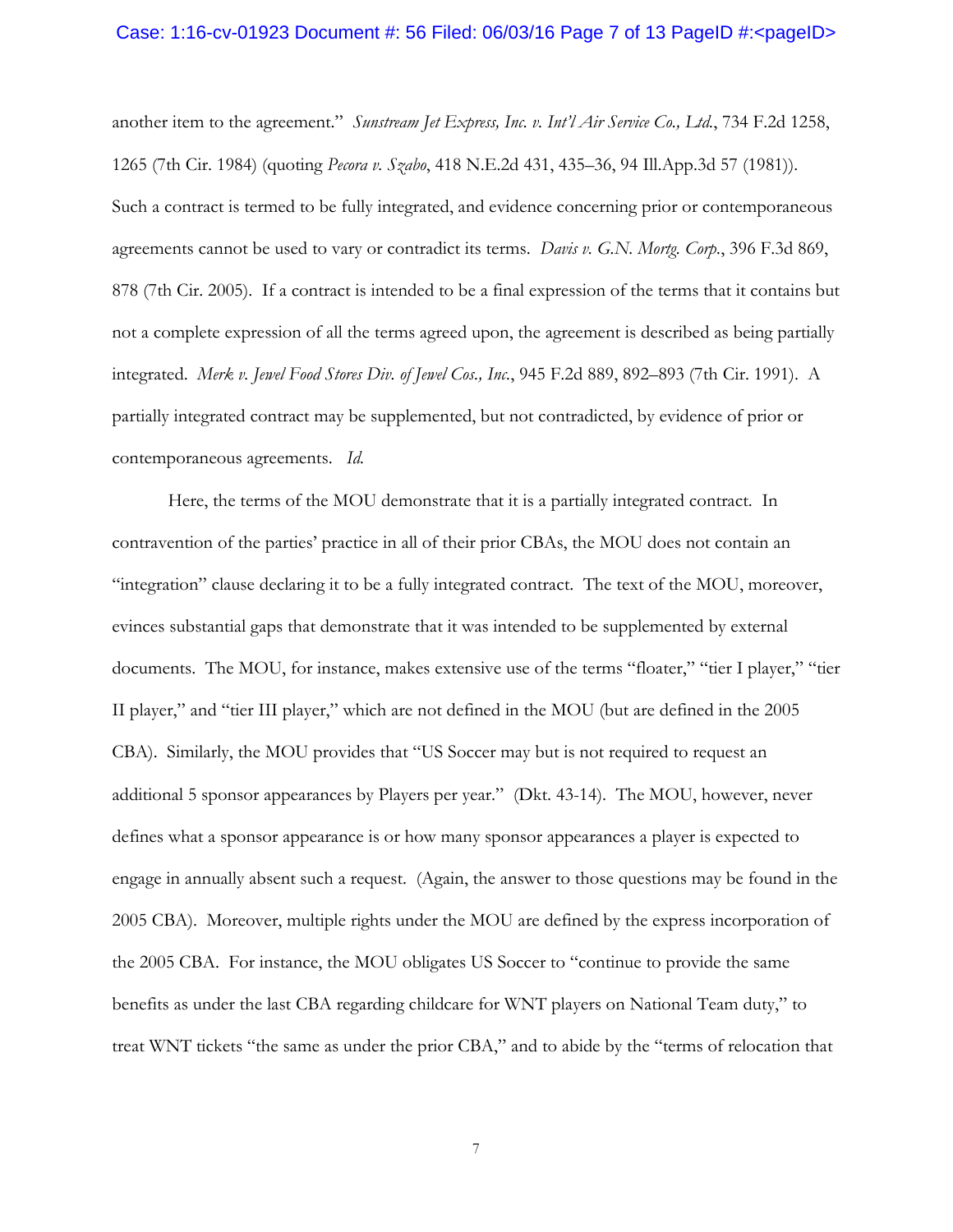#### Case: 1:16-cv-01923 Document #: 56 Filed:  $06/03/16$  Page 8 of 13 PageID #:<pageID>

existed under the prior CBA for residency." Accordingly, the MOU is a partially integrated contract and extrinsic evidence may be offered to supplement its terms.

This Court is not persuaded otherwise by the Players Association's overarching argument that the agreement to incorporate the unmodified terms of the 2005 CBA could not have constituted part of the CBA because it did not take the form of a signed writing, as is required by the Players Association's Constitution and By-laws.

Federal law encourages courts to be liberal in their recognition and interpretation of collective bargaining agreements, so as to lessen strife and encourage congenial relations between unions and companies. *McNealy v. Caterpillar, Inc.*, 139 F.3d 1113, 1121 (7th Cir. 1998). This Court notes that congenial relations between USSF and the Players Association were the rule of the day while Langel was general counsel. Consistent with the federal preference for recognizing collective bargaining agreements, section 8(d) of the National Labor Relations Act does not require collective bargaining agreements to be in writing unless one or both parties request that they be. *Merk,* 945 F.2d at 895. Accordingly, a collective bargaining agreement may be partly or wholly oral and a written collective bargaining agreement may be orally modified. *Id.*

Here, the Players Association's Constitution and By-laws require a signed writing when a CBA is executed or modified.<sup>[2](#page-7-0)</sup> Nothing in that language, however, supports the inference that the signed writing must be fully integrated and contain all of the terms of the parties' agreement. Moreover, this Court is aware of, and the Players Association has provided, no legal authority supporting such an interpretation. Accordingly, and in light of the federal preference in favor of recognizing collective bargaining agreements, the Players Association's Constitution and By-laws did

 $\overline{a}$ 

<span id="page-7-0"></span><sup>2</sup> At oral arguments, the Players Association argued that the agreement to incorporate the unmodified terms of the 2005 CBA constituted an amendment or modification of the MOU, and therefore had to be separately voted on and signed. However, that agreement was reached prior to the MOU's execution and was intended to constitute part of the not-yetexecuted MOU agreement. It therefore was not a subsequent amendment or modification of the MOU.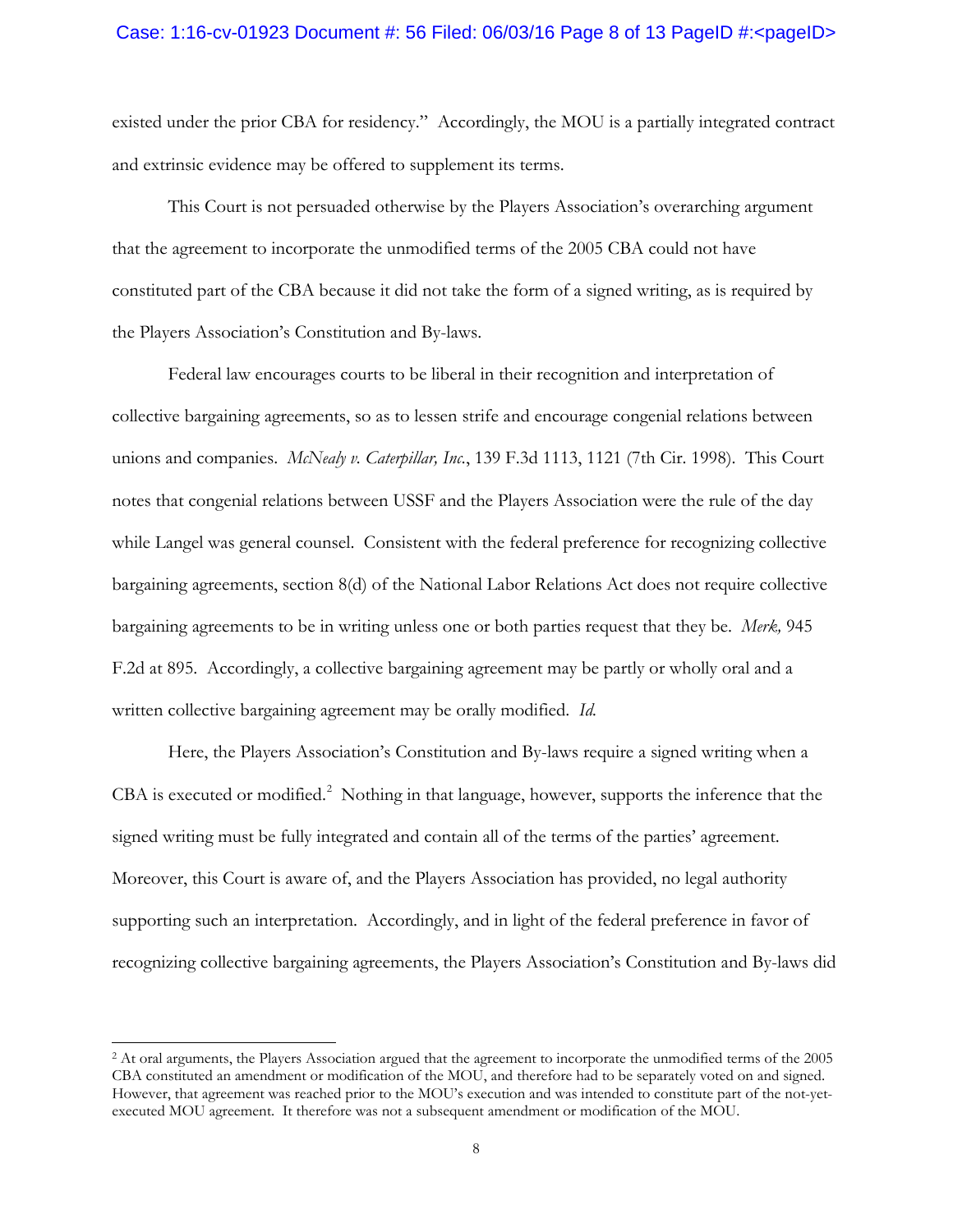#### Case: 1:16-cv-01923 Document #: 56 Filed:  $06/03/16$  Page 9 of 13 PageID #:<pageID>

not require that the agreement to adopt the unmodified terms of the 2005 CBA as part of the MOU take the form of a signed writing. $3$ 

Nor is this Court persuaded by the Players Association's argument that the agreement to incorporate the unmodified terms of the 2005 CBA constituted an unenforceable secret side agreement. "[N]ational labor policy forbids introduction of prior or contemporaneous secret agreements to contradict fundamental terms of a ratified collective bargaining contract." *Merk*, 945 F.2d at 894. Here, however, the Players Association has offered no evidence establishing that the agreement to incorporate the unmodified terms of the 2005 CBA was concluded in secret, and therefore has provided no basis for this Court to hold it inadmissible or unenforceable on that ground.

This Court accordingly concludes that the MOU incorporates the unmodified terms of the 2005 CBA. The Players Association contends that it is not bound by the unmodified terms of the 2005 CBA because Langel did not have authority to agree that the unmodified terms of the 2005 CBA would constitute part of the MOU agreement. USSF, in response, argues that the undisputed evidence demonstrates that Langel had either actual or apparent authority and that the Players Association is therefore bound by the terms of the MOU, including the 2005 CBA's no-strike provision.

An agent possesses actual authority to bind a principal when the principal's words or actions would lead a reasonable person in the agent's position to believe that he or she was so authorized. *Kinesoft Dev. Corp. v. Softbank Holdings Inc.*, 139 F. Supp. 2d 869, 899 (N.D. Ill. 2001). Here, the Players Association's Constitution and By-laws expressly authorized Langel to negotiate CBAs with

 $\overline{a}$ 

<span id="page-8-0"></span><sup>&</sup>lt;sup>3</sup> The Court notes that Langel sent a signed e-mail to USSF on the morning of March 18, 2013 stating that "the general principle we are working under is that items we have not specifically covered in the MOU would remain the same as under the prior CBA." *See Cloud Corp. v. Hasbro, Inc.*, 314 F.3d 289, 296 (7th Cir. 2002).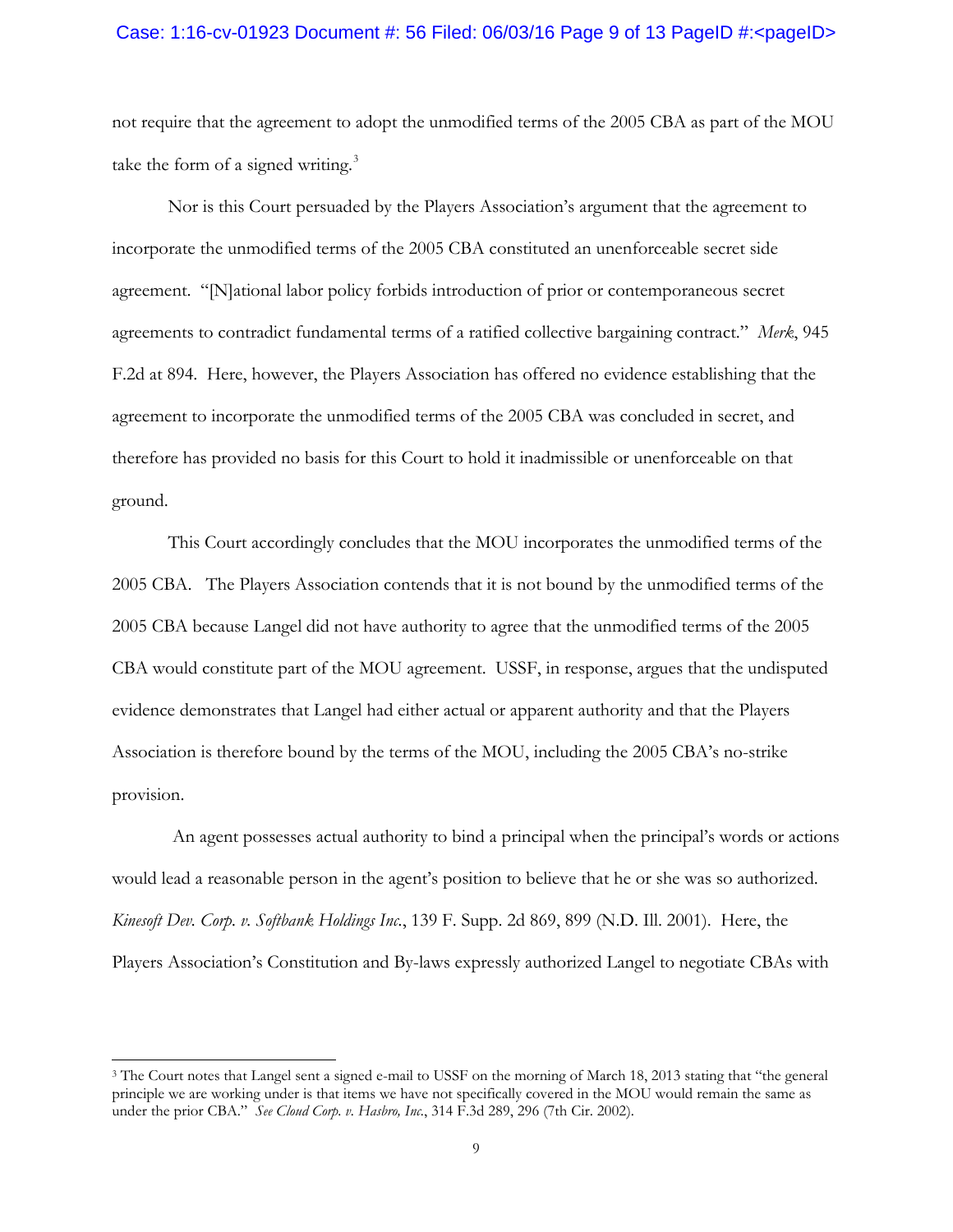#### Case: 1:16-cv-01923 Document #: 56 Filed: 06/03/16 Page 10 of 13 PageID #:<pageID>

USSF on behalf of the Players Association, and to sign CBAs on behalf of the Players Association once they had been approved by a majority of voting members.

The Players Association argues that Langel did not have actual authority to execute the MOU, or at least that portion of it incorporating the unaltered terms of the 2005 CBA, because the players were not aware that the MOU incorporated those terms when they voted to approve it. However, Langel testified that he told the players that the MOU carried over the unaltered terms of the prior CBA "over the course of several communications both verbally and in writing." This testimony is sufficient to create a material dispute of fact regarding what the players knew when they voted to ratify the MOU. Accordingly, the undisputed material facts do not disprove Langel's actual authority to agree to the incorporation of the 2005 CBA with USSF.

Even if the Players Association is correct that Langel lacked actual authority to agree that the MOU would incorporate the unmodified terms of the 2005 CBA, USSF contends that he had apparent authority to bind the Players Association. Apparent authority arises when a principal, through words or conduct, creates a reasonable impression in a third party that the agent has the authority to perform a certain action in its behalf. *Opp v. Wheaton Van Lines, Inc*., 231 F.3d 1060, 1065 (7th Cir. 2000). It is "the authority that a reasonably prudent man, exercising diligence and discretion, in view of the principal's conduct, would naturally suppose the agent to possess." *Hofner v. Glenn Ingram & Co.,* 489 N.E.2d 311, 316, 140 Ill.App.3d 874 (1985).

Langel was both the Players Association's general counsel and its acting executive director and was authorized, pursuant to the Players Association's Constitution and By-laws, to negotiate and execute Collective Bargaining Agreements on the Players Association's behalf. Langel's authority to execute such agreements, however, was expressly limited by the requirement that a majority of the players vote to approve any proposed collective bargaining agreement.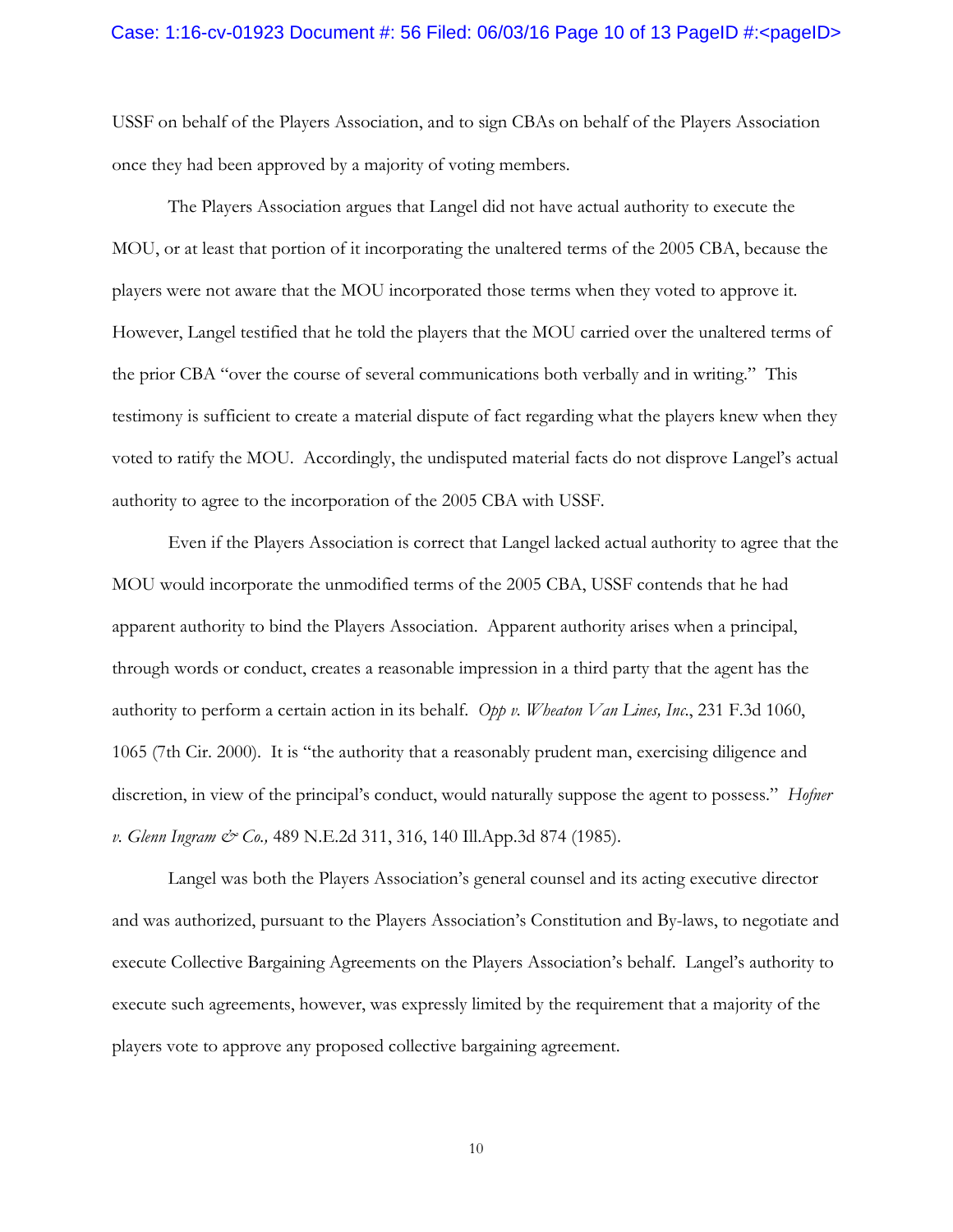#### Case: 1:16-cv-01923 Document #: 56 Filed: 06/03/16 Page 11 of 13 PageID #:<pageID>

The undisputed facts demonstrate that Langel informed Gulati that the players had voted to approve the MOU agreement and that, from this communication, it was Gulati's understanding that the players' vote encompassed the agreement to continue the unmodified terms of the 2005 CBA. There is no evidence indicating that USSF knew, or had reason to know, that the players might not have been informed that the MOU agreement incorporated all unmodified terms of the 2005 CBA. Accordingly, Langel had apparent authority to execute the MOU (with the unmodified terms of the 2005 CBA constituting part of the MOU) and to thereby bind the Players Association. *See Moreau v. Local Union No. 247, Int'l Bhd. of Fireman and Oilers,* 851 F.2d 516, 521 (1st Cir. 1988) (approving of the district court's observation that "[a]n agreement entered into by a union representative with apparent authority to bind the union is valid and binding even if actual authority, such as through membership ratification, is lacking."; *N.L.R.B. v. Truckdrivers Local Union No. 100*, 532 F.2d 569, 571 (6th Cir. 1976) ("As to the Union's contention that ratification by its membership was a condition precedent to conclusion of an agreement, while a Union's [actions] may require ratification by the membership . . . an employer may rely upon the apparent authority of the Union representatives to conclude an agreement, where there is a basis for such reliance."); *cf. Merk,* 945 F.2d at 896 (recognizing that an unratified CBA may be invalidated when the employer knew that the CBA required member ratification and that ratification had not occurred).

For the reasons previously set forth, this Court is not persuaded otherwise by the Players Association's contention that Langel lacked apparent authority because the agreement to incorporate the unmodified terms of the 2005 CBA did not constitute a signed writing. Because the undisputed material facts establish that the MOU incorporates the unmodified terms of the 2005 CBA, including the no-strike, no lockout provision, and that Langel had apparent authority to execute the MOU, this Court will grant summary judgment on USSF's declaratory judgment claim.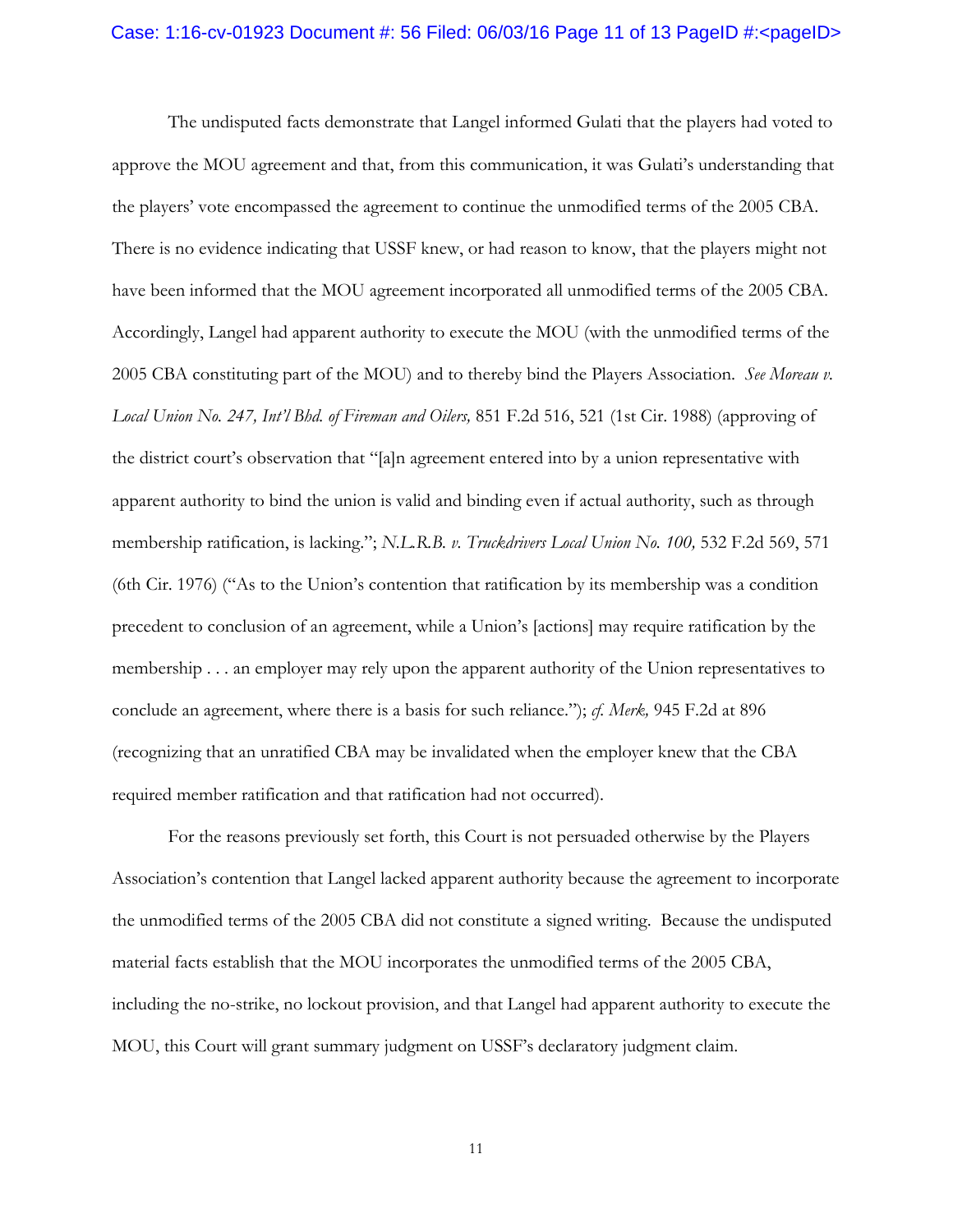#### Case: 1:16-cv-01923 Document #: 56 Filed: 06/03/16 Page 12 of 13 PageID #:<pageID>

USSF also seeks summary judgment on its claim against the Players Association for anticipatory breach of contract. Anticipatory breach of contract occurs when a party to a contract manifests a clear, unequivocal intent not to perform under that contract when performance is due. *Arlington LF, LLC v. Arlington Hospitality, Inc.*, 637 F.3d 706, 713 (7th Cir. 2011). The repudiation must "render unattainable" the point of the contract in order to be actionable. *Id.* (citing *In re Marriage of Olsen*, 528 N.E.2d 684, 686, 124 Ill.2d 19 (1988)). "Doubtful and indefinite statements that performance may or may not take place are not enough to constitute anticipatory repudiation." *In re Marriage of Olsen*, 529 N.E.2d at 686. Rather, the statement must manifest "a definite and unequivocal intent" not to perform in order to be actionable. *Leazzo v. Dunham,* 420 N.E.2d 851, 854, 95 Ill.App.3d 847 (1981). Whether an anticipatory repudiation has occurred is a question of fact. *Arlington LF, LLC*, 637 F.3d at 713.

Here, USSF's anticipatory breach claim is premised on the Players Associations "CBA termination notice", which provided statutory notice of the Players Association's "intent to engage in action(s) that shall serve to terminate and or modify . . . the . . . Memorandum of Understanding." The Players Association subsequently clarified that it was threatening to terminate the MOU "unless significant progress is made in these negotiations by or before March 1st" and that it was rejecting USSF's assertion that the MOU contained a no-strike provision.

On these facts, and with the Olympics approaching, it is understandable why USSF took these statements seriously. The record before this Court, however, does not establish beyond dispute that the Players Association's conditional threats to terminate the MOU manifested "clear, unequivocal intent not to perform." Nor does the evidence establish that the Players Association's repudiation of the no-strike clause rendered the underlying purpose of the parties' contract